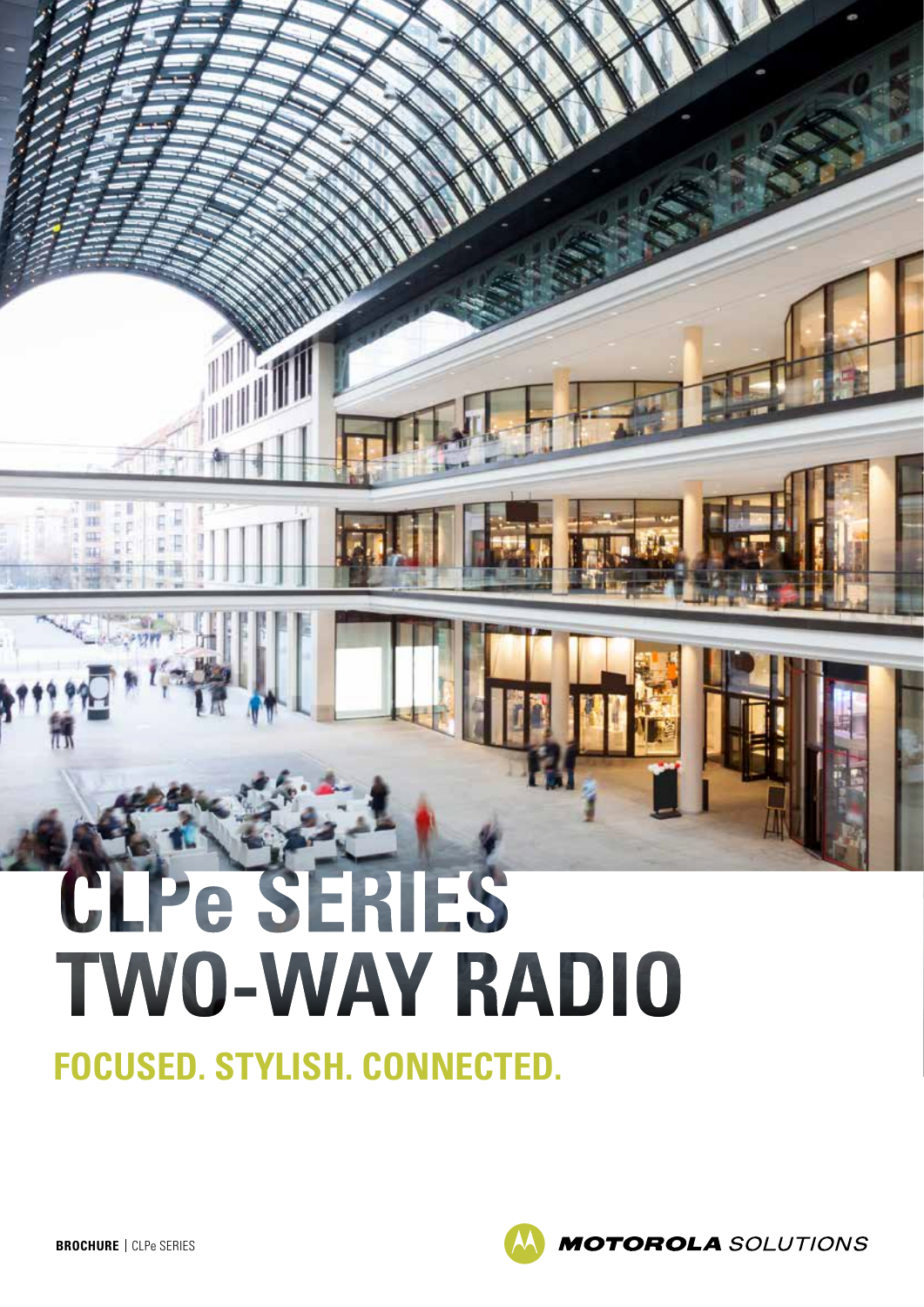

# **CLPe SERIES TWO-WAY RADIO**

**FOCUSED. STYLISH. CONNECTED.**

With rising pressure of online shopping and visitor reviews, customer experience is a top priority. Your team needs to connect instantly, respond quickly to address customer requests and provide premium service. From back-of-house to front-of-store, the CLPe Series is your stylish and essential team communication tool built to last all day, everyday.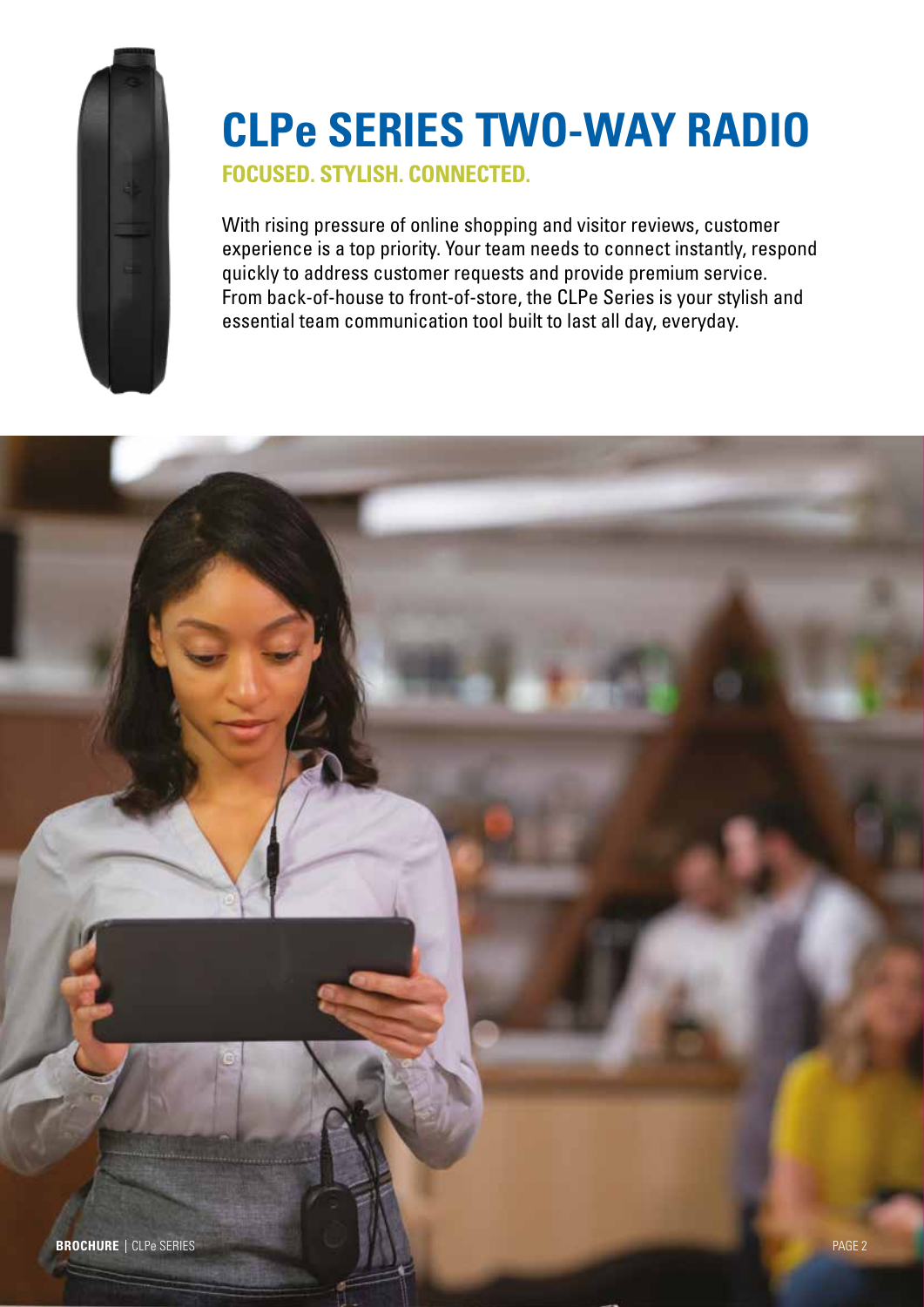

## **SIMPLE AND SLEEK**

The lightweight, palm-sized radio design helps you discreetly and comfortably carry the CLPe with you through extended shifts. The sleek design is combined with essential controls to provide you with everything you need to stay connected.

## **OPERATE EFFORTLESSLY**

Simple-to-use radio operation helps users focus less on the radio and more on the customer. The smart status glow ring lets users quickly check essential radio information at a glance. The large centrally located push-to-talk (PTT) button, and voice assisted operations to change menu options, mean team members can operate the radio while staying focused on the customer.

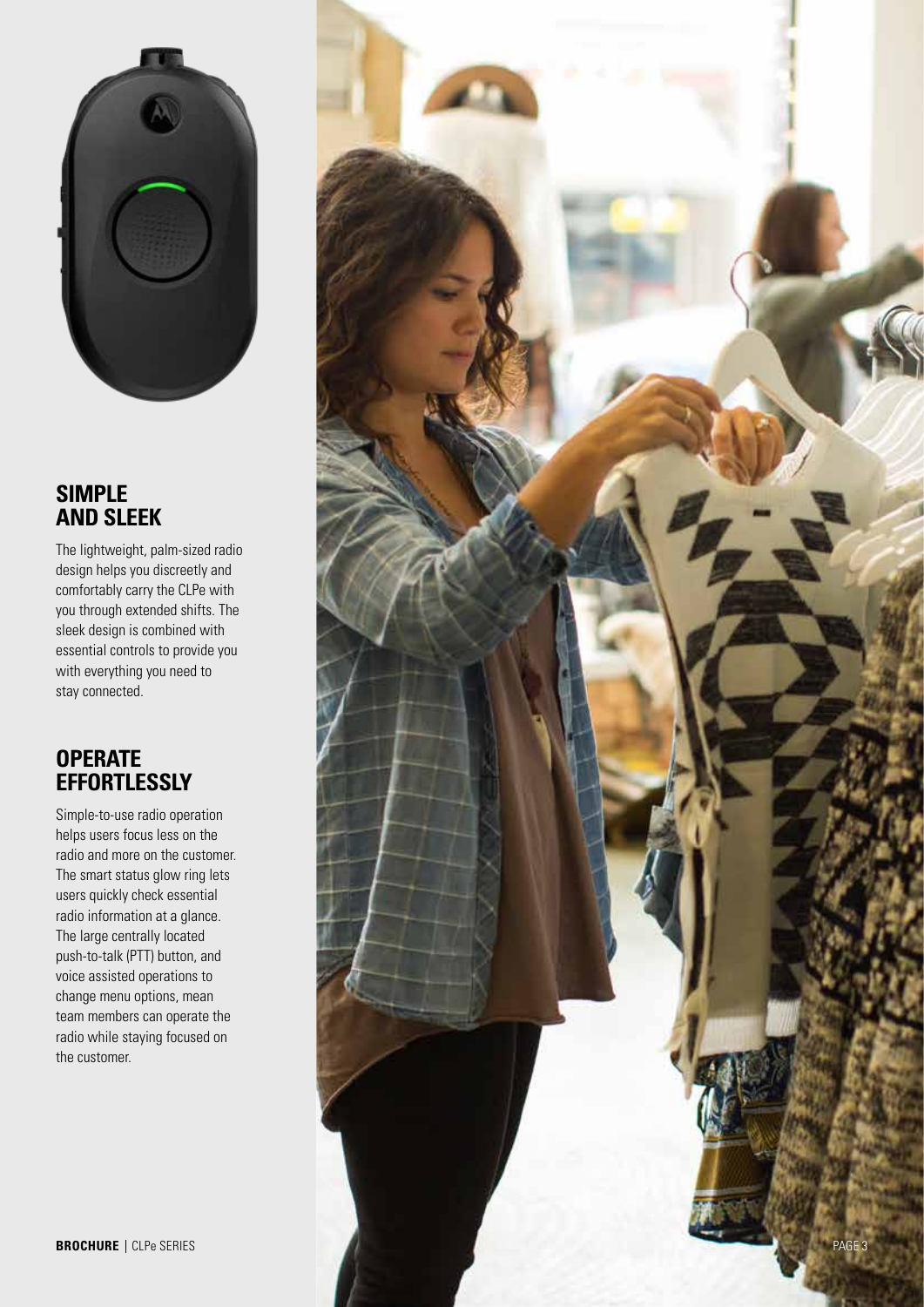

#### **DAY-IN, DAY-OUT PERFORMANCE**

Designed to protect your investment, the CLPe is IP54 rated to resist dust and water that could otherwise damage the radio. When paired with a durable earpiece, the CLPe can stand up to your busiest days and heaviest uses. Working an extended shift? No problem; the long lasting battery helps you power through up to 20 hours of communication and collaboration.

### **PERSONALISE AND CUSTOMISE**

Available with 16 channels, the CLPe Series offers two models to suit your staff and work environment. A PMR446 license-free version or high power 1W licensed model with a greater coverage area so your business can organise team communications in the space you need. A range of accessories are available including different chargers, carry options and earpieces so users can customise the radio to meet their needs. You can even customise radio settings with custom guided voice annoucements to help your team get the most from their CLPe.

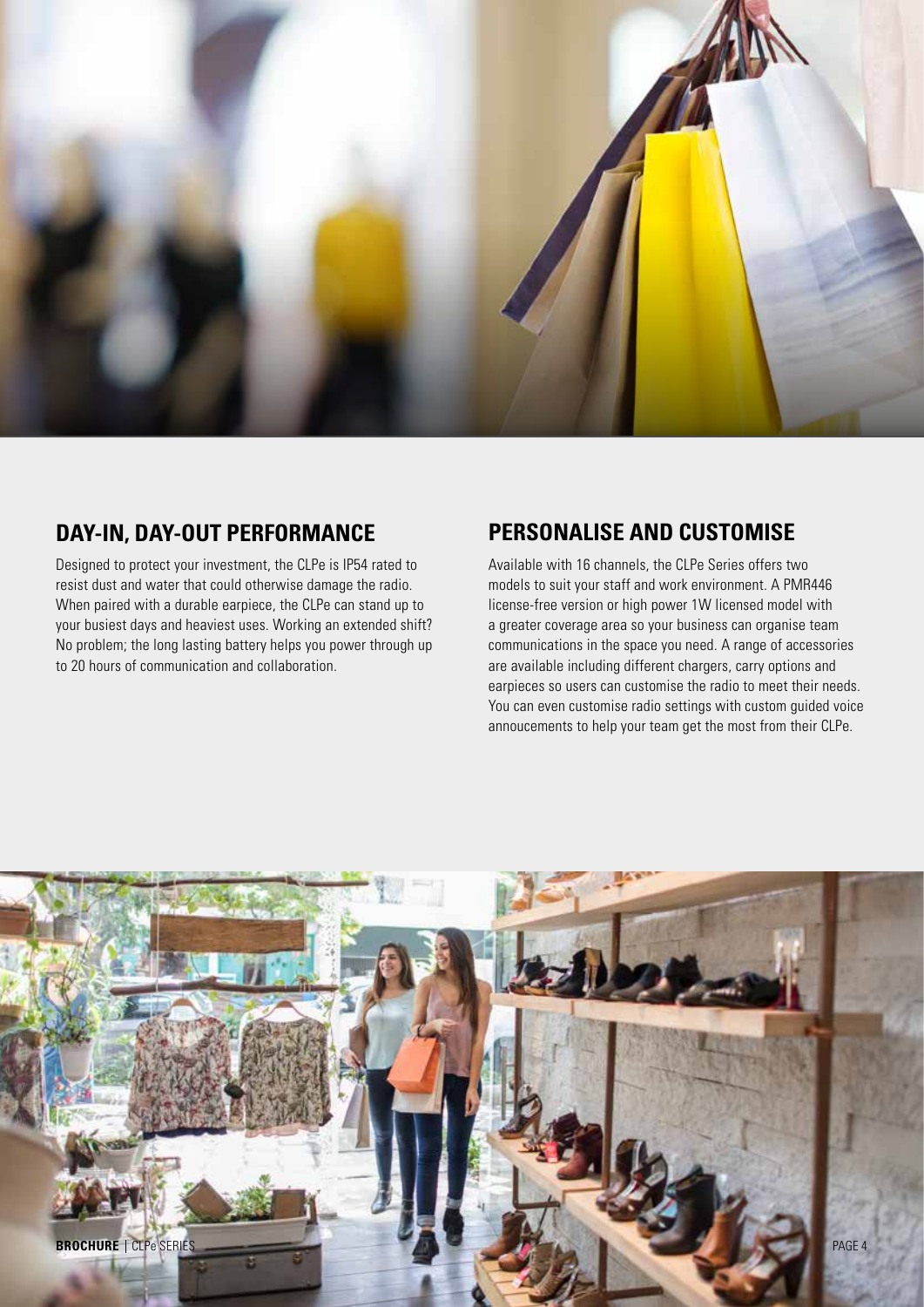## **OPERATIONS AT A GLANCE POWER THROUGH BACK-TO-BACK SHIFTS**

#### **Long lasting battery**

help your teams power through extended shifts.

#### **Loud and clear audio\***

Clear and crisp audio performance in any environment. Adjust between 15 volume levels.

#### **Smart status glow ring**

8 colours to indicate active channel, radio transmit & receive, scan, volume level, mute, and battery status.



Oversized, textured, and centrally located to provide easy access for eyes up operation.

#### **Durable polycarbonate housing**

IP54 and MIL-STD 810H rated to protect the radio from dust, water, vibration, shock and temperature extremes.

\*Earpiece required for operation. See page 7 & 8 for options

#### **SMART STATUS GLOW RING:**

#### BATTERY STATUS



ACTIVE CHANNEL



Purple Active Channel

VOLUME LEVEL



Volume Level 8

Battery High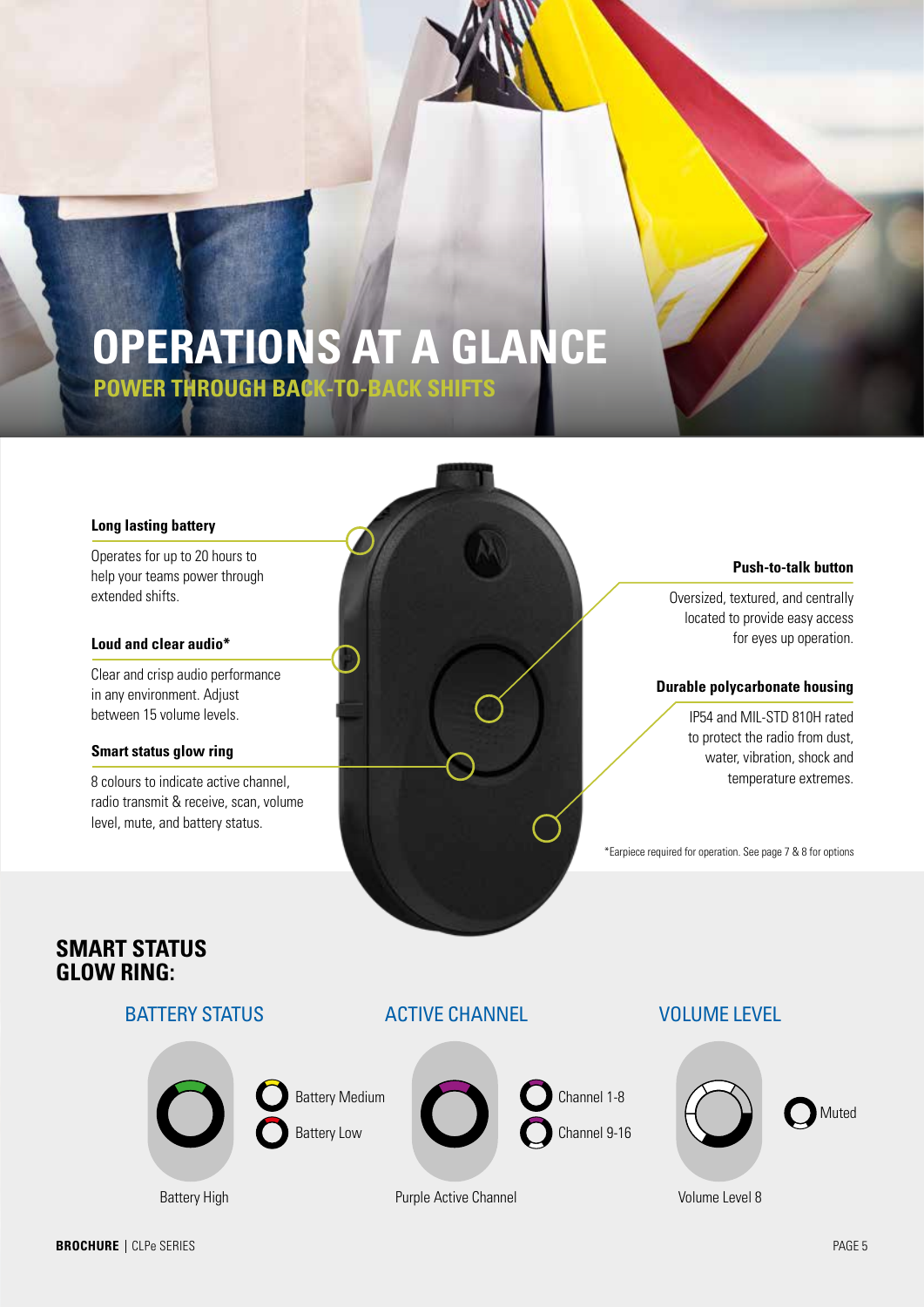

## **FEATURES TO KEEP YOU CONNECTED**



## **CLPe RADIO MODELS**

PMR446 unlicensed and 1W licensed models are available so you can stay in touch with your team, no matter what the size. From a small boutique to a large department store, CLPe can keep your teams connected.

# $\hat{A}$

## **ESCALATE CALL**

Initiate an important call or alert users on another channel to immediately communicate a message in high-risk situations, keeping your teams and assets safer when an incident occurs.

## **16 CHANNELS**

Multiple channels give you the flexibility to keep different teams on separate channels and keep your staff focused on their roles. Privacy codes can be added to protect communications from neighbouring groups.

## **VOICE GUIDED NAVIGATION**

Help your staff to easily learn the system with voice guided menus. The CLPe allows you to use pre-defined voice prompts for your channels or add custom voice prompts to help your staff identify the channel they should be using.

## **REPEATER CAPABLE**

With a Motorola Solutions repeater and the 1W licensed CLPe model, you can stay in touch with your team and in control of your business across an area up to 23,200 sq m and 20 floors.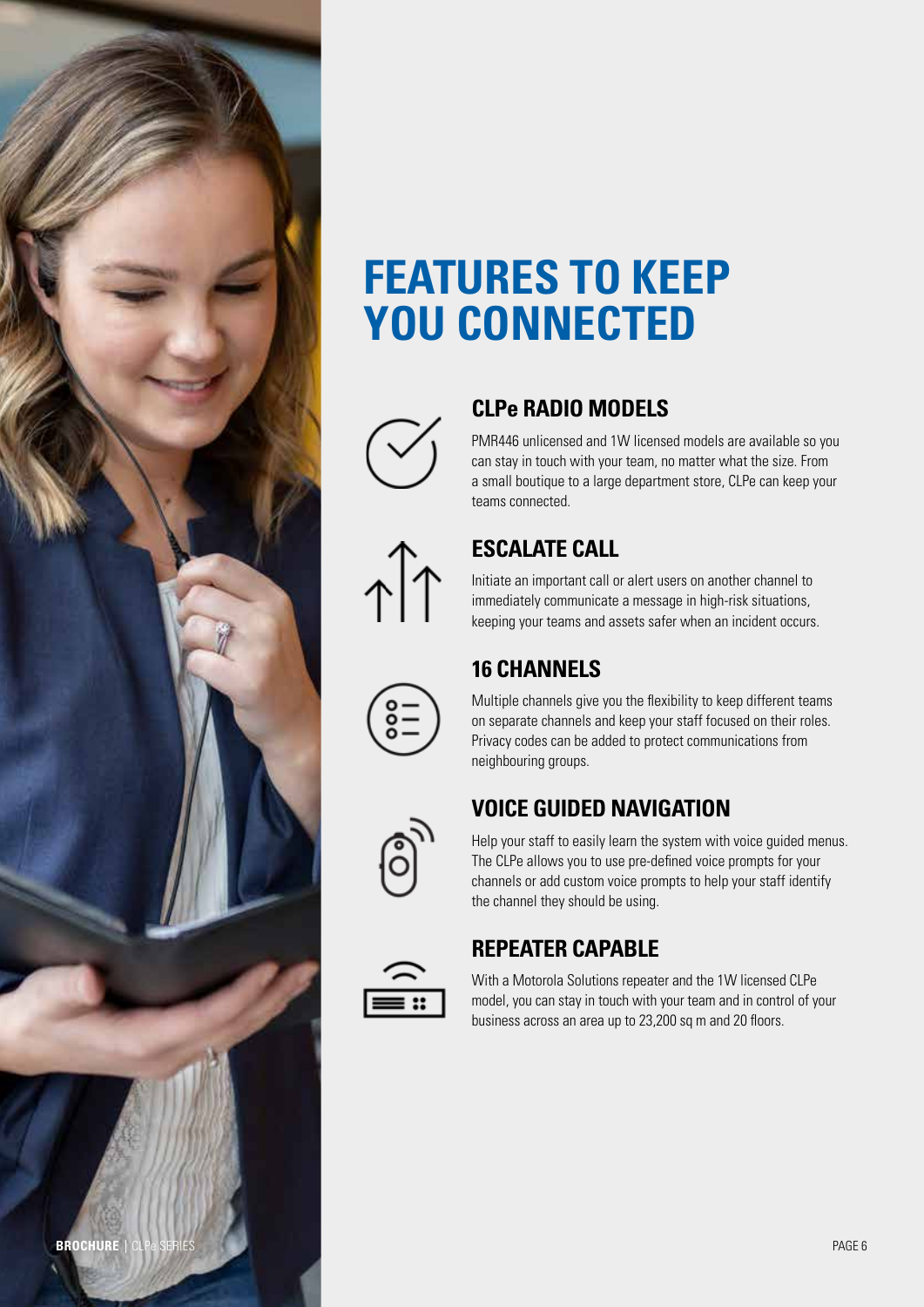



# **ACCESSORIES**

#### **COMPLEMENT YOUR WORK STYLE WITH A VARIETY OF CLPe RADIO ACCESSORIES**

#### **CLPe STANDARD IN-LINE PTT EARPIECE - PMLN8077\*\***

Exclusively designed for the CLPe Series, this advanced earpiece provides high audio quality, all-day comfort, and a long accessory life.

## **EARHOOK**

The rubber earhook provides comfort for long shifts and allows the speaker to fit over the ear canal for higher quality audio in noisy environments. The optional removable ear tips can be used to improve noise isolation and hygiene between shift users.

## **SLIM-LINE PTT BUTTON**

The earpiece wire fits close to the body with the help from the wire clip and a streamlined button with built-in microphone.

## **REINFORCED COIL CORD**

Designed for heavy use through long shifts.

## **TWIST AND LOCK CONNECTOR**

Securely attaches the earpiece to the radio increasing accessory life.